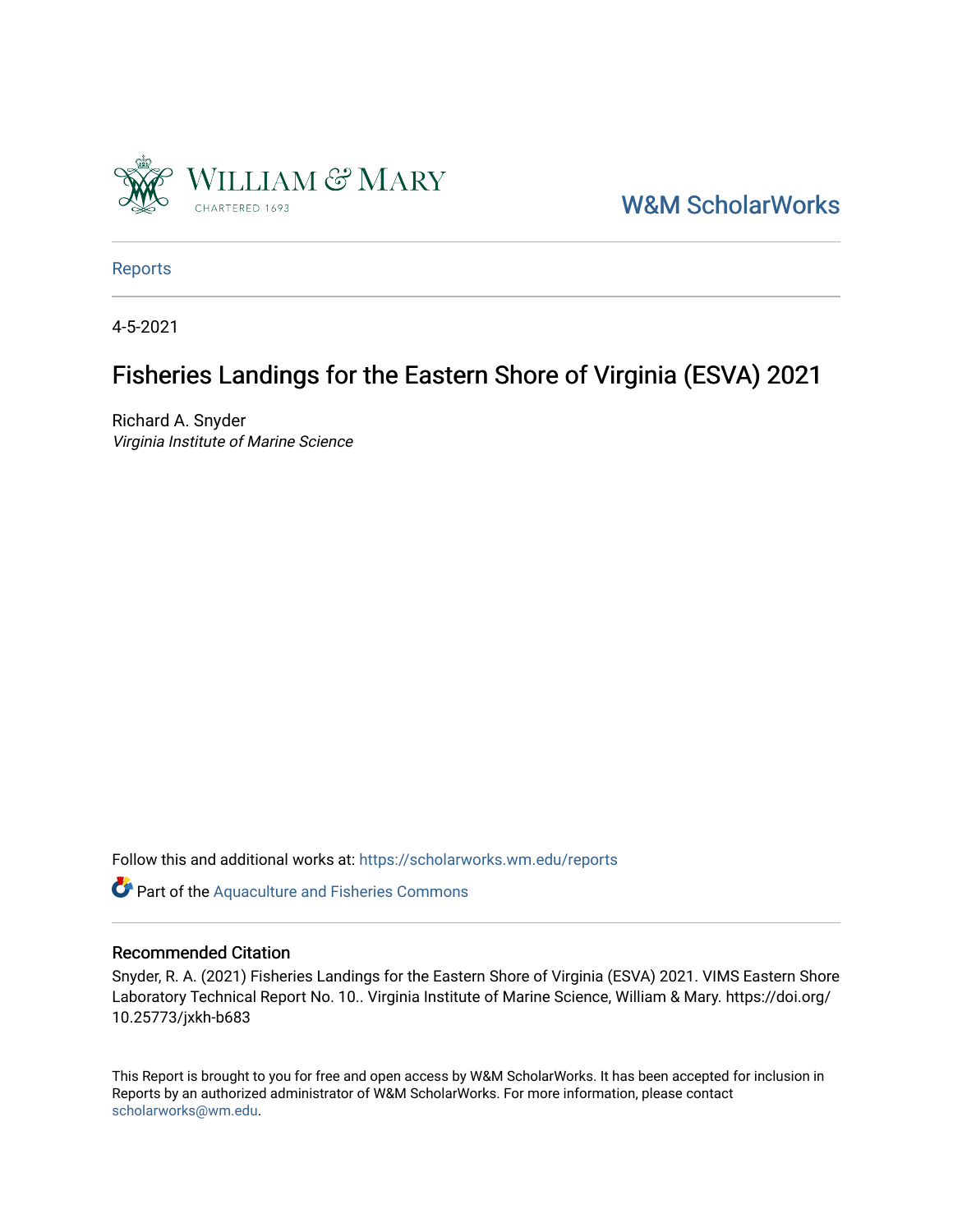

## **Fisheries Landings for the Eastern Shore of Virginia (ESVA) 2021.**

VIMS ESL Technical Report #10.

Richard A. Snyder Professor and Director, Eastern Shore Laboratory Virginia Institute of Marine Science, William & Mary Wachapreague, Virginia http://www.vims.edu/esl/

6 April 2021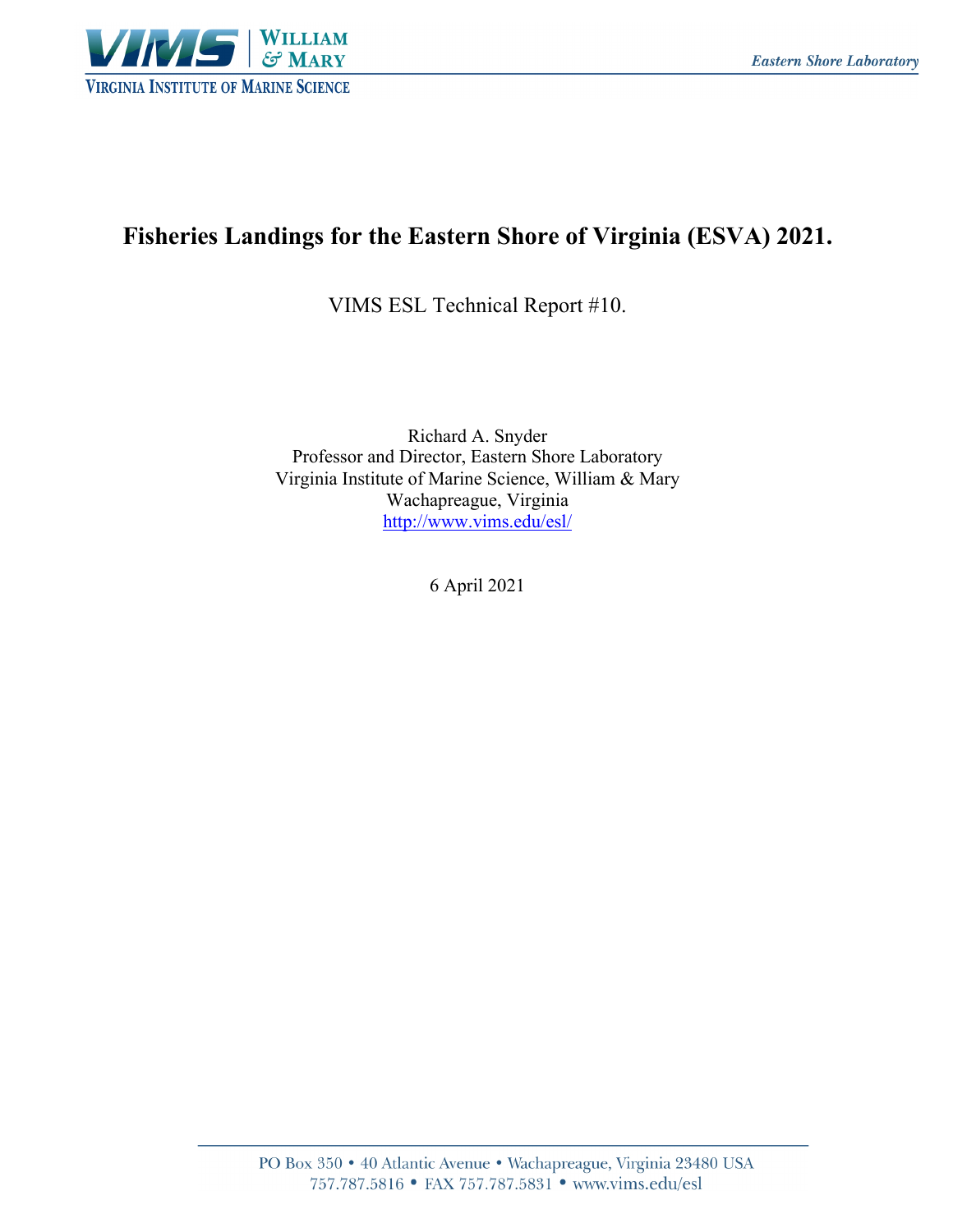

Virginia (VA) landings data were requested from VMRC (Table 1) and analyzed by Richard Snyder at VIMS ESL. Landings data reflect where seafood entered market systems, and so may have different origins that will blur categorizing economic activity ascribed to the act of harvest and the act of processing for market. For example, almost all menhaden are landed in Deltaville, VA, some of the conch/welks and dogfish recorded for Accomack may have originated elsewhere to be processed in Wachapreague, and visiting Maryland crabbers early in the season contribute to blue crab landings. Shellfish data (oysters and clams) are separated as "public" and "private" to indicate the origin of the shellfish on public grounds or on private lease grounds. Aquacultured oysters and clams are embedded in the "private" designation, which includes harvest of wild shellfish on private leases, hatchery-based extensive culture (spat on shell), and intensive aquaculture (containerized).

Table 1. Fisheries data request criteria supplied by VMRC data management staff.

Date; 3/21/22 Dept: Plans and Statistics - JD Database: FSMRPT (Trip level and Historical database) Criteria: Year(s): 1929-2021 Species: All Species County: 1 (Accomack), 45 (Northampton) Systems: 1-9 All Virginia Waters \*2020 & 2021 Offshore landings not available

Trends in oyster and clam landings over time are shown in Figure 1 and Figure 2. After a period of low harvests 1990 to 2005, both public and private oyster landings have increased, with landings from private lease holdings exceeding the public grounds harvest. Some of this is undoubtedly due to the emergence of intensive aquaculture. The clam landings almost entirely represent aquaculture production, with a spike seen in 2021 doubling the previous year's landings. For 2021, ESVA oyster landings were 23.1% of the total VA public and 16.5% of the total VA private landings. The clam landings for ESVA are 99.9% of the total for Virginia (Tables 2, 3, & 4), with 16.6% coming into Accomack County and 83.4% coming into Northampton County (Tables 3 & 4). The divergence in the 2019 and 2020 clam data are likely misallocations of data by year that would offset each other. Clam data does not include "Ocean" or "Public" harvest which is a small fraction of the total.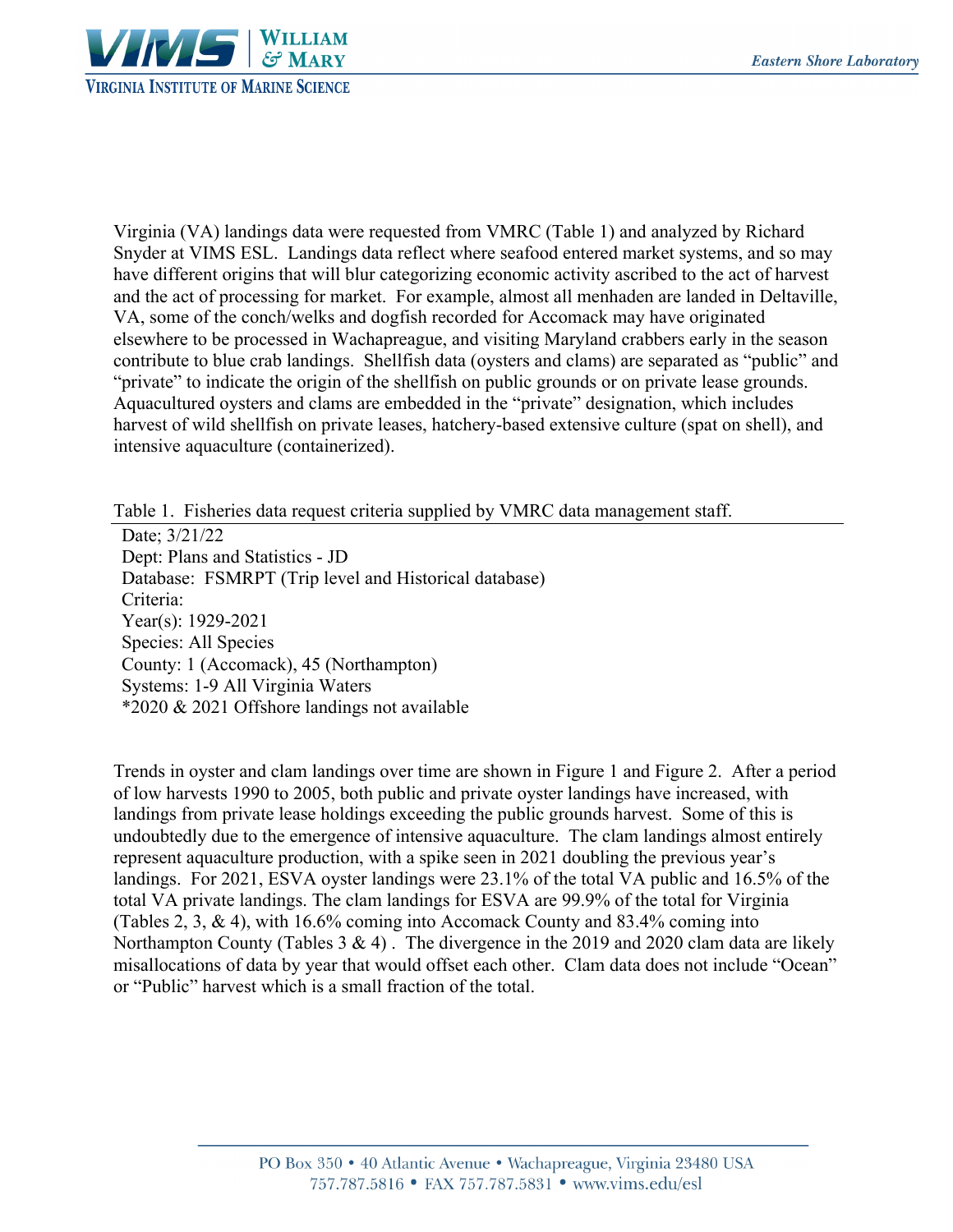



Figure 1. Oyster landings for Virginia from public grounds and private leases.



Figure 2. ESVA (Accomack and Northampton Counties) portion of Virginia total oyster landings from public and private grounds (left) and private grounds clam landings for ESVA and all of Virginia (right).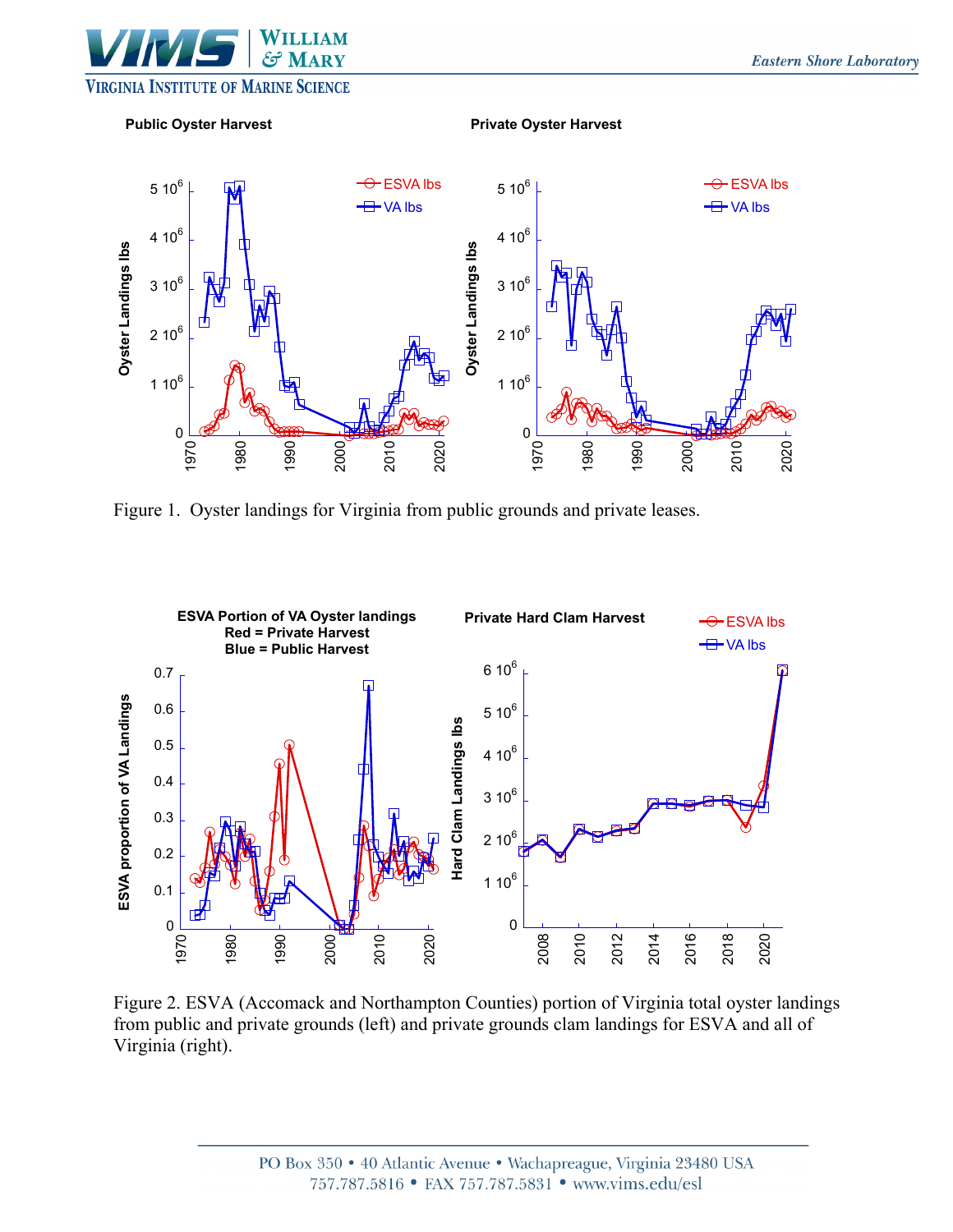

| <b>2021 All VA by \$</b> | $\mathbf S$  | Lbs        | 2021 All VA by lbs      | $\mathbf S$  | Lbs        |
|--------------------------|--------------|------------|-------------------------|--------------|------------|
| <b>QUAHOG, PRIVATE</b>   | \$57,759,879 | 6,078,173  | CRAB, BLUE              | \$31,908,190 | 16,920,630 |
| CRAB, BLUE               | \$31,908,190 | 169,20,630 | <b>QUAHOG, PRIVATE</b>  | \$57,759,879 | 6,078,173  |
| <b>OYSTERS, PRIVATE</b>  | \$21,647,262 | 2,594,187  | <b>MENHADEN</b>         | \$713,465    | 5,321,554  |
| <b>OYSTERS, PUBLIC</b>   | \$8,371,194  | 1,224,481  | <b>OYSTERS, PRIVATE</b> | \$21,647,262 | 2,594,187  |
| <b>SPOT</b>              | \$3,467,514  | 1,156,127  | <b>CATFISH, BLUE</b>    | \$1,331,697  | 2,563,897  |
| <b>BASS, STRIPED</b>     | \$2,806,056  | 836,158    | DOGFISH, SPINY          | \$407,014    | 2,414,282  |
| <b>CATFISH, BLUE</b>     | \$1,331,697  | 2,563,897  | <b>OYSTERS, PUBLIC</b>  | \$8,371,194  | 1,224,481  |
| <b>CONCHS</b>            | \$1,248,373  | 438,600    | <b>SPOT</b>             | \$3,467,514  | 1,156,127  |
| <b>MENHADEN</b>          | \$713,465    | 5,321,554  | <b>BASS, STRIPED</b>    | \$2,806,056  | 836,158    |
| <b>SHRIMP (PENAEID)</b>  | \$599,917    | 239,967    | <b>CONCHS</b>           | \$1,248,373  | 438,600    |
| CROAKER, ATLANTIC        | \$509,920    | 272,932    | CRAB, HORSESHOE         | \$422,128    | 347,386    |
| <b>CRAB, HORSESHOE</b>   | \$422,128    | 347,386    | CROAKER, ATLANTIC       | \$509,920    | 272,932    |
| DOGFISH, SPINY           | \$407,014    | 2,414,282  | SHAD, GIZZARD           | \$42,830     | 270,253    |
| <b>BASS, BLACK SEA</b>   | \$333,828    | 129,019    | <b>SHRIMP (PENAEID)</b> | \$599,917    | 239,967    |
| MACKEREL, SPANISH        | \$288,346    | 143,318    | MACKEREL, SPANISH       | \$288,346    | 143,318    |
| <b>QUAHOG, PUBLIC</b>    | \$132,164    | 20,753     | FISH, BAIT              | \$104,647    | 143,016    |
| <b>BUTTERFISH</b>        | \$126,191    | 22,374     | <b>BASS, BLACK SEA</b>  | \$333,828    | 129,019    |
| SEATROUT, SPOTTED        | \$120,599    | 51,594     | CATFISH, NK             | \$60,961     | 115,916    |
| <b>COBIA</b>             | \$110,888    | 29,425     | <b>BLUEFISH</b>         | \$74,386     | 75,555     |
| FISH, BAIT               | \$104,647    | 143,016    | DRUM, BLACK             | \$31,670     | 63,340     |
| WHITING, KING            | \$82,537     | 36,343     | SEATROUT, SPOTTED       | \$120,599    | 51,594     |
| <b>BLUEFISH</b>          | \$74,386     | 75,555     | <b>CARP</b>             | \$6,738      | 50,509     |
| CATFISH, NK              | \$60,961     | 115,916    | EEL, AMERICAN           | \$60,432     | 40,288     |
| EEL, AMERICAN            | \$60,432     | 40,288     | <b>ALEWIFE</b>          | \$4,456      | 39,555     |
| <b>FLOUNDER, SUMMER</b>  | \$52,336     | 32,315     | <b>RIBBONFISH</b>       | \$36,433     | 36,894     |
| DRUM, RED                | \$50,364     | 17,788     | WHITING, KING           | \$82,537     | 36,343     |
| SEATROUT, GREY           | \$49,810     | 27,884     | <b>MINNOW</b>           | \$36,463     | 34,053     |
| SHAD, GIZZARD            | \$42,830     | 270,253    | FLOUNDER, SUMMER        | \$52,336     | 32,315     |
| <b>MINNOW</b>            | \$36,463     | 34,053     | <b>COBIA</b>            | \$110,888    | 29,425     |
| <b>RIBBONFISH</b>        | \$36,433     | 36,894     | SEATROUT, GREY          | \$49,810     | 27,884     |
| DRUM, BLACK              | \$31,670     | 63,340     | DOGFISH, SMOOTH         | \$9,630      | 25,416     |
| <b>MULLET</b>            | \$20,543     | 14,642     | <b>BUTTERFISH</b>       | \$126,191    | 22,374     |
| PUFFER, NORTHERN         | \$15,875     | 5,951      | <b>OUAHOG, PUBLIC</b>   | \$132,164    | 20,753     |

Table 2. Landings of all species for 2021 in all Virginia waters sorted by value (\$; left) and by total weight (lbs; right)

PO Box 350 · 40 Atlantic Avenue · Wachapreague, Virginia 23480 USA 757.787.5816 • FAX 757.787.5831 • www.vims.edu/esl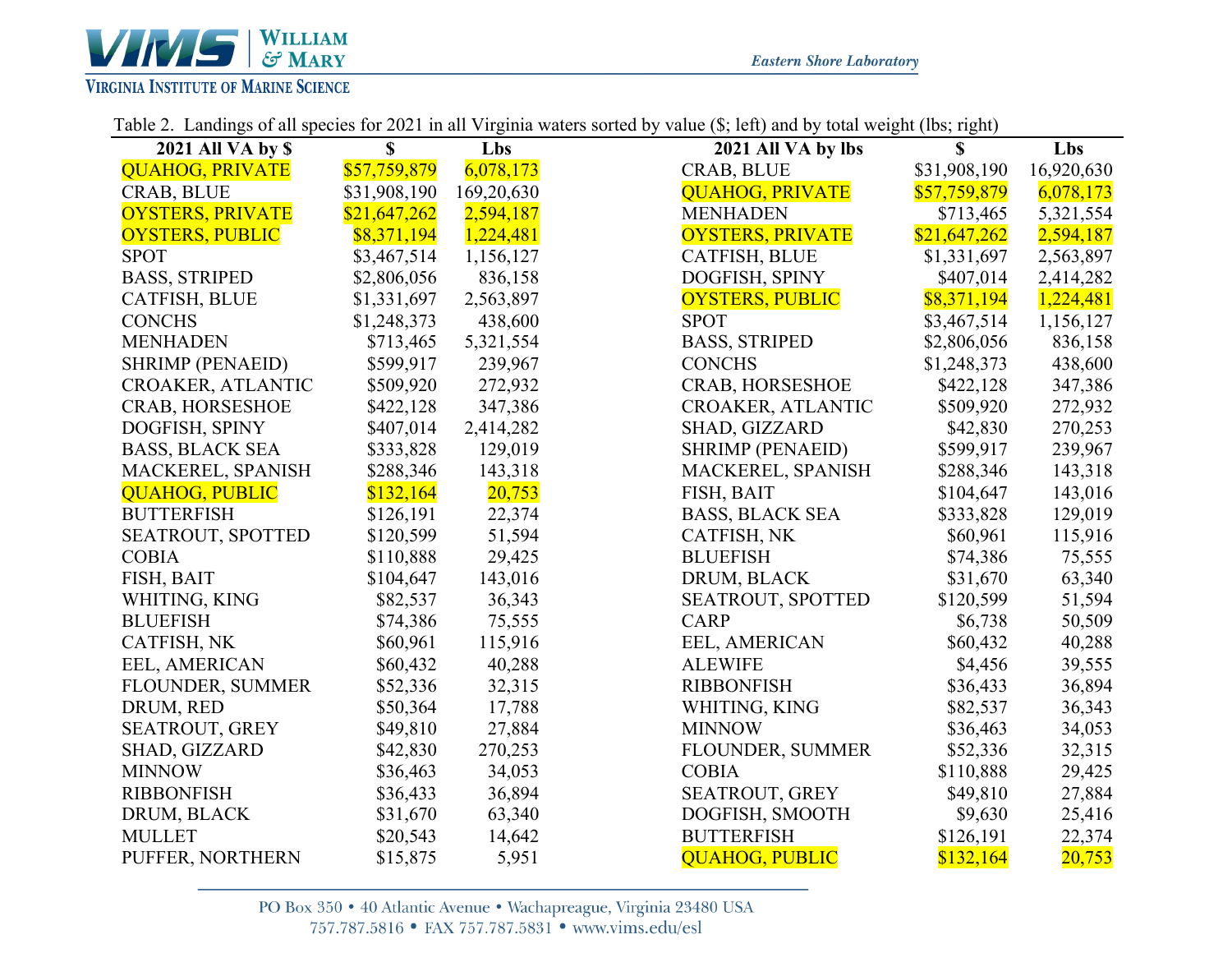

### **VIRGINIA INSTITUTE OF MARINE SCIENCE**

| <b>SPADEFISH</b>        | \$10,898 | 9,926  | DRUM, RED             | \$50,364 | 17,788 |
|-------------------------|----------|--------|-----------------------|----------|--------|
| PERCH, WHITE            | \$10,366 | 15,942 | PERCH, WHITE          | \$10,366 | 15,942 |
| DOGFISH, SMOOTH         | \$9,630  | 25,416 | <b>MULLET</b>         | \$20,543 | 14,642 |
| <b>HARVESTFISH</b>      | \$8,211  | 3,227  | <b>SPADEFISH</b>      | \$10,898 | 9,926  |
| <b>CARP</b>             | \$6,738  | 50,509 | SHARK, BLACKTIP       | \$4,792  | 6,389  |
| <b>TAUTOG</b>           | \$6,255  | 2,145  | PUFFER, NORTHERN      | \$15,875 | 5,951  |
| <b>TRIGGERFISHES</b>    | \$4,820  | 2,124  | <b>HARVESTFISH</b>    | \$8,211  | 3,227  |
| SHARK, BLACKTIP         | \$4,792  | 6,389  | SHAD, AMERICAN        | \$668    | 2,184  |
| <b>ALEWIFE</b>          | \$4,456  | 39555  | <b>TAUTOG</b>         | \$6,255  | 2,145  |
| <b>TOADFISH, OYSTER</b> | \$4,029  | 1,791  | <b>TRIGGERFISHES</b>  | \$4,820  | 2,124  |
| POMPANO, COMMON         | \$3,449  | 832    | SHAD, HICKORY         | \$750    | 1,955  |
| MACKEREL, KING          | \$3,200  | 1,421  | WHELK, KNOBBED        | \$2,291  | 1,909  |
| WHELK, KNOBBED          | \$2,291  | 1,909  | TOADFISH, OYSTER      | \$4,029  | 1,791  |
| WHITING, KING           | \$1,624  | 706    | <b>REDFISH</b>        | \$731    | 1,475  |
| PERCH, YELLOW           | \$1,051  | 876    | MACKEREL, KING        | \$3,200  | 1,421  |
| <b>SHEEPSHEAD</b>       | \$943    | 472    | <b>SHAD, AMERICAN</b> | \$497    | 1,158  |
| <b>SHAD, HICKORY</b>    | \$750    | 1,955  | MACKEREL, ATLANTIC    | \$442    | 1,000  |
| <b>REDFISH</b>          | \$731    | 1,475  | PERCH, YELLOW         | \$1,051  | 876    |
| <b>CREVALLE</b>         | \$711    | 711    | POMPANO, COMMON       | \$3,449  | 832    |
| <b>SHAD, AMERICAN</b>   | \$668    | 2,184  | <b>PIGFISH</b>        | \$245    | 817    |
| SHAD, AMERICAN          | \$497    | 1,158  | <b>CREVALLE</b>       | \$711    | 711    |
| MACKEREL, ATLANTIC      | \$442    | 1,000  | WHITING, KING         | \$1,624  | 706    |
| <b>PIGFISH</b>          | \$245    | 817    | <b>SHEEPSHEAD</b>     | \$943    | 472    |
| <b>CREVALLE</b>         | \$181    | 181    | <b>GARFISH</b>        | \$30     | 203    |
| <b>AMBERJACK</b>        | \$150    | 120    | <b>CREVALLE</b>       | \$181    | 181    |
| <b>GARFISH</b>          | \$30     | 203    | <b>AMBERJACK</b>      | \$150    | 120    |

Total 2021 VA : \$133,111,071 and 41,892,137 lbs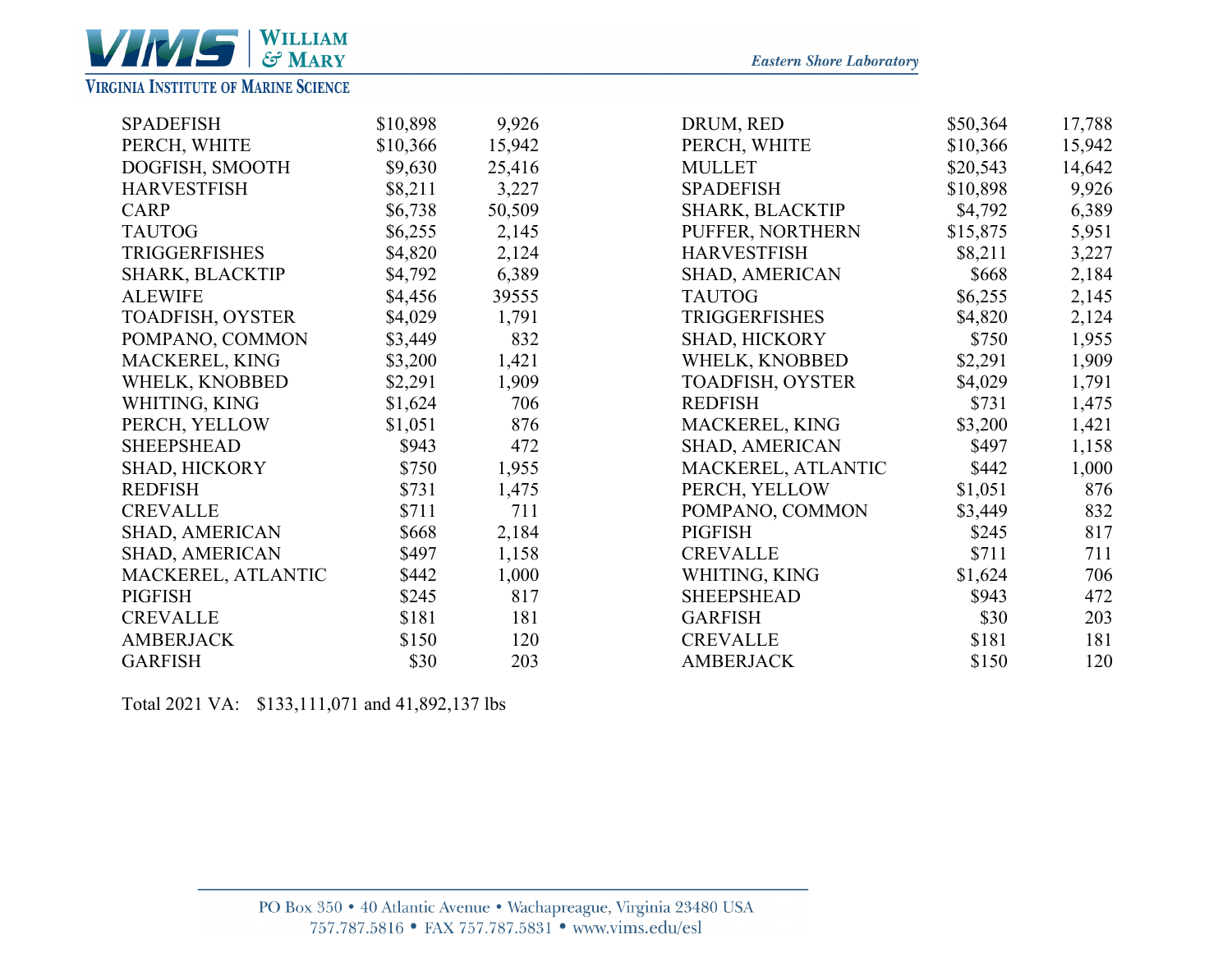

#### Table 3. Landings data form Accomack and Northampton Counties, 2021, sorted by value (\$).

| Accomack 2021 by value (\$) |                  |                   | Northampton 2021 by value (\$) |                  |                   |
|-----------------------------|------------------|-------------------|--------------------------------|------------------|-------------------|
| <b>SPECIES NAME</b>         | <b>SUM VALUE</b> | <b>SUM POUNDS</b> | <b>SPECIES NAME</b>            | <b>SUM VALUE</b> | <b>SUM POUNDS</b> |
| <b>QUAHOG, PRIVATE</b>      | \$8,177,127      | 1,124,802         | <b>QUAHOG, PRIVATE</b>         | \$49,503,027     | 4,945,649         |
| CRAB, BLUE                  | \$6,176,515      | 3,075,611         | CRAB, BLUE                     | \$5,514,163      | 3,494,388         |
| <b>OYSTERS, PUBLIC</b>      | \$2,152,765      | 301,541           | <b>OYSTERS, PRIVATE</b>        | \$1,839,749      | 207,604           |
| <b>OYSTERS, PRIVATE</b>     | \$2,043,169      | 222,959           | <b>CONCHS</b>                  | \$403,219        | 131,244           |
| <b>SPOT</b>                 | \$998,725        | 332,909           | <b>BASS, STRIPED</b>           | \$157,401        | 44,580            |
| <b>BASS, STRIPED</b>        | \$639,582        | 188,016           | CROAKER, ATLANTIC              | \$62,788         | 35,952            |
| CRAB, HORSESHOE             | \$375,029        | 303,363           | CRAB, HORSESHOE                | \$47,100         | 44,022            |
| <b>CONCHS</b>               | \$197,328        | 70,474            | <b>SPOT</b>                    | \$44,895         | 14,965            |
| DOGFISH, SPINY              | \$156,439        | 819,709           | <b>OYSTERS, PUBLIC</b>         | \$39,900         | 5,588             |
| CROAKER, ATLANTIC           | \$141,749        | 68,432            | FISH, BAIT                     | \$25,564         | 17,443            |
| <b>MINNOW</b>               | \$33,275         | 31,456            | <b>RIBBONFISHES</b>            | \$24,418         | 24,460            |
| <b>BLUEFISH</b>             | \$26,679         | 17,090            | DRUM, BLACK                    | \$13,767         | 27,534            |
| <b>QUAHOG, PUBLIC</b>       | \$25,278         | 3,995             | <b>MENHADEN</b>                | \$11,538         | 90,477            |
| <b>MENHADEN</b>             | \$23,940         | 206,048           | <b>SPADEFISH</b>               | \$9,805          | 8,938             |
| MACKEREL, SPANISH           | \$22,469         | 10,162            | <b>BLUEFISH</b>                | \$8,058          | 4,112             |
| FISH, BAIT                  | \$19,842         | 26,302            | <b>COBIA</b>                   | \$7,873          | 2,080             |
| DRUM, BLACK                 | \$17,724         | 35,449            | <b>QUAHOG, PUBLIC</b>          | \$6,462          | 2,439             |
| FLOUNDER, SUMMER            | \$13,341         | 7,129             | SEATROUT, SPOTTED              | \$6,004          | 2,492             |
| WHITING, KING               | \$11,845         | 5,180             | <b>BUTTERFISH</b>              | \$5,768          | 824               |
| DOGFISH, SMOOTH             | \$8,837          | 23,433            | SEATROUT, GREY                 | \$4,994          | 2,863             |
| DRUM, RED                   | \$7,691          | 2,030             | FLOUNDER, SUMMER               | \$4,446          | 1,972             |
| PUFFER, NORTHERN            | \$7,053          | 2,015             | WHITING, KING                  | \$3,133          | 1,368             |
| SEATROUT, GREY              | \$5,899          | 3,159             | DRUM, RED                      | \$2,732          | 1,187             |
| MACKEREL, KING              | \$3,180          | 1,413             | MACKEREL, SPANISH              | \$2,609          | 1,267             |
| <b>BUTTERFISH</b>           | \$1,858          | 1,268             | WHELK, KNOBBED                 | \$1,550          | 1,292             |
| SEATROUT, SPOTTED           | \$647            | 232               | POMPANO, COMMON                | \$1,470          | 323               |
| SHARK, BLACKTIP             | \$322            | 429               | <b>TAUTOG</b>                  | \$513            | 179               |
| <b>MULLET</b>               | \$280            | 278               | <b>SHEEPSHEAD</b>              | \$242            | 121               |
| <b>SHEEPSHEAD</b>           | \$182            | 91                | <b>MULLET</b>                  | \$161            | 142               |
| <b>RIBBONFISHES</b>         | \$61             | 61                |                                |                  |                   |
| PERCH, WHITE                | \$44             | 106               |                                |                  |                   |
| MACKEREL, ATLANTIC          | \$36             | 67                |                                |                  |                   |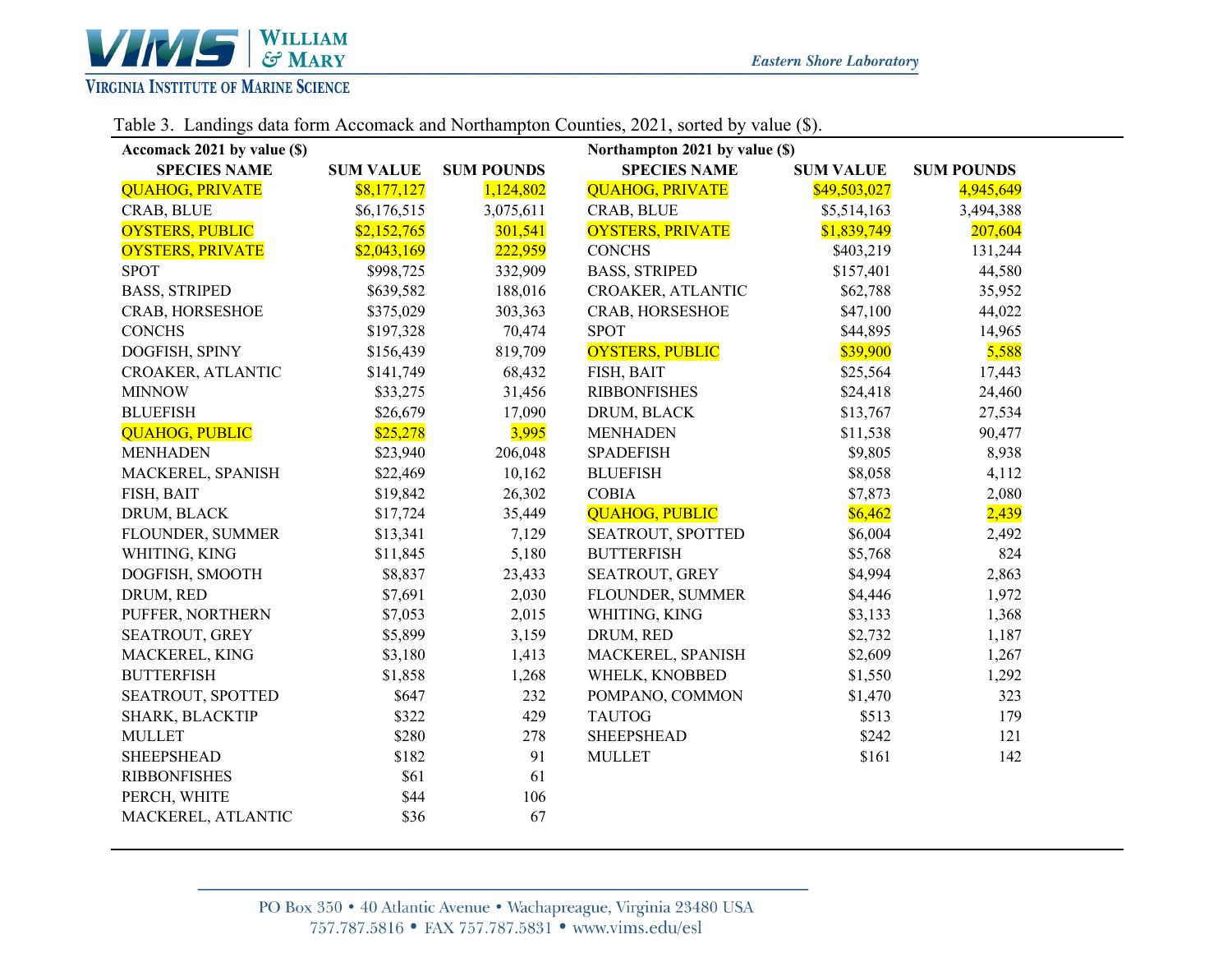

#### Table 4. Landings data form Accomack and Northampton Counties, 2021, sorted by weight (lbs).

| Accomack 2021 by weight (lbs) |                  |                   | Northampton 2021 by weight (lbs) |                  |                   |  |
|-------------------------------|------------------|-------------------|----------------------------------|------------------|-------------------|--|
| <b>SPECIES NAME</b>           | <b>SUM VALUE</b> | <b>SUM POUNDS</b> | <b>SPECIES NAME</b>              | <b>SUM VALUE</b> | <b>SUM POUNDS</b> |  |
| CRAB, BLUE                    | \$6,176,515      | 3,075,611         | <b>QUAHOG, PRIVATE</b>           | \$49,503,027     | 4,945,649         |  |
| <b>QUAHOG, PRIVATE</b>        | \$8,177,127      | 1,124,802         | CRAB, BLUE                       | \$5,514,163      | 3,494,388         |  |
| DOGFISH, SPINY                | \$156,439        | 819,709           | <b>OYSTERS, PRIVATE</b>          | \$1,839,749      | 207,604           |  |
| <b>SPOT</b>                   | \$998,725        | 332,909           | <b>CONCHS</b>                    | \$403,219        | 131,244           |  |
| CRAB, HORSESHOE               | \$375,029        | 303,363           | <b>MENHADEN</b>                  | \$11,538         | 90,477            |  |
| <b>OYSTERS, PUBLIC</b>        | \$2,152,765      | 301,541           | <b>BASS, STRIPED</b>             | \$157,401        | 44,580            |  |
| <b>OYSTERS, PRIVATE</b>       | \$2,043,169      | 222,959           | CRAB, HORSESHOE                  | \$47,100         | 44,022            |  |
| <b>MENHADEN</b>               | \$23,940         | 206,,048          | CROAKER, ATLANTIC                | \$62,788         | 35,952            |  |
| <b>BASS, STRIPED</b>          | \$639,582        | 188016            | DRUM, BLACK                      | \$13,767         | 27,534            |  |
| <b>CONCHS</b>                 | \$197,328        | 70,474            | <b>RIBBONFISHES</b>              | \$24,418         | 24,460            |  |
| CROAKER, ATLANTIC             | \$141,749        | 68,432            | FISH, BAIT                       | \$25,564         | 17,443            |  |
| DRUM, BLACK                   | \$17,724         | 35,449            | <b>SPOT</b>                      | \$44,895         | 14,965            |  |
| <b>MINNOW</b>                 | \$33,275         | 31,456            | <b>SPADEFISH</b>                 | \$9,805          | 8,938             |  |
| FISH, BAIT                    | \$19,842         | 26,302            | <b>OYSTERS, PUBLIC</b>           | \$39,900         | 5,588             |  |
| DOGFISH, SMOOTH               | \$8,837          | 23,433            | <b>BLUEFISH</b>                  | \$8,058          | 4,112             |  |
| <b>BLUEFISH</b>               | \$26,679         | 17,090            | SEATROUT, GREY                   | \$4,994          | 2,863             |  |
| MACKEREL, SPANISH             | \$22,469         | 10,162            | SEATROUT, SPOTTED                | \$6,004          | 2,492             |  |
| FLOUNDER, SUMMER              | \$13,341         | 7,129             | <b>QUAHOG, PUBLIC</b>            | \$6,462          | 2,439             |  |
| WHITING, KING                 | \$11,845         | 5,180             | <b>COBIA</b>                     | \$7,873          | 2,080             |  |
| <b>QUAHOG, PUBLIC</b>         | \$25,278         | 3,995             | FLOUNDER, SUMMER                 | \$4,446          | 1,972             |  |
| SEATROUT, GREY                | \$5,899          | 3,159             | WHITING, KING                    | \$3,133          | 1,368             |  |
| DRUM, RED                     | \$7,691          | 2,030             | WHELK, KNOBBED                   | \$1,550          | 1,292             |  |
| PUFFER, NORTHERN              | \$7,053          | 2,015             | MACKEREL, SPANISH                | \$2,609          | 1,267             |  |
| MACKEREL, KING                | \$3,180          | 1,413             | DRUM, RED                        | \$2,732          | 1,187             |  |
| <b>BUTTERFISH</b>             | \$1,858          | 1,268             | <b>BUTTERFISH</b>                | \$5,768          | 824               |  |
| SHARK, BLACKTIP               | \$322            | 429               | POMPANO, COMMON                  | \$1,470          | 323               |  |
| <b>MULLET</b>                 | \$280            | 278               | <b>TAUTOG</b>                    | \$513            | 179               |  |
| SEATROUT, SPOTTED             | \$647            | 232               | <b>MULLET</b>                    | \$161            | 142               |  |
| PERCH, WHITE                  | \$44             | 106               | <b>SHEEPSHEAD</b>                | \$242            | 121               |  |
| <b>SHEEPSHEAD</b>             | \$182            | 91                |                                  |                  |                   |  |
| MACKEREL, ATLANTIC            | \$36             | 67                |                                  |                  |                   |  |
| <b>RIBBONFISHES</b>           | \$61             | 61                |                                  |                  |                   |  |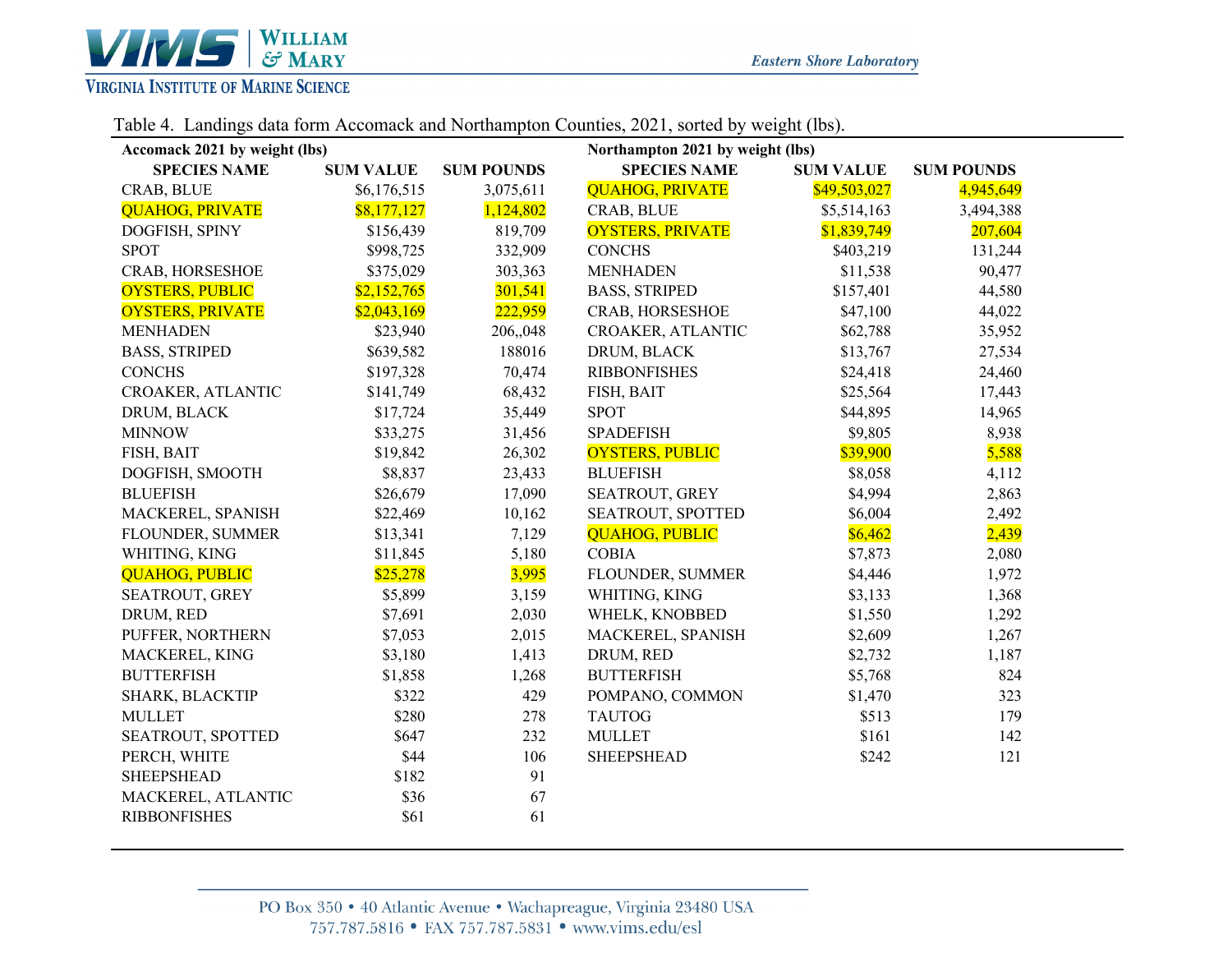

**Eastern Shore Laboratory** 

# Table 5. ESVA counties total landings value and weight.

|          |                  | -                 |             |                  |                   |  |
|----------|------------------|-------------------|-------------|------------------|-------------------|--|
| Accomack | <b>SUM VALUE</b> | <b>SUM POUNDS</b> | Northampton | <b>SUM VALUE</b> | <b>SUM POUNDS</b> |  |
|          | \$21,288,907     | 6,885,210         |             | \$57,753,347     | 9,115,504         |  |